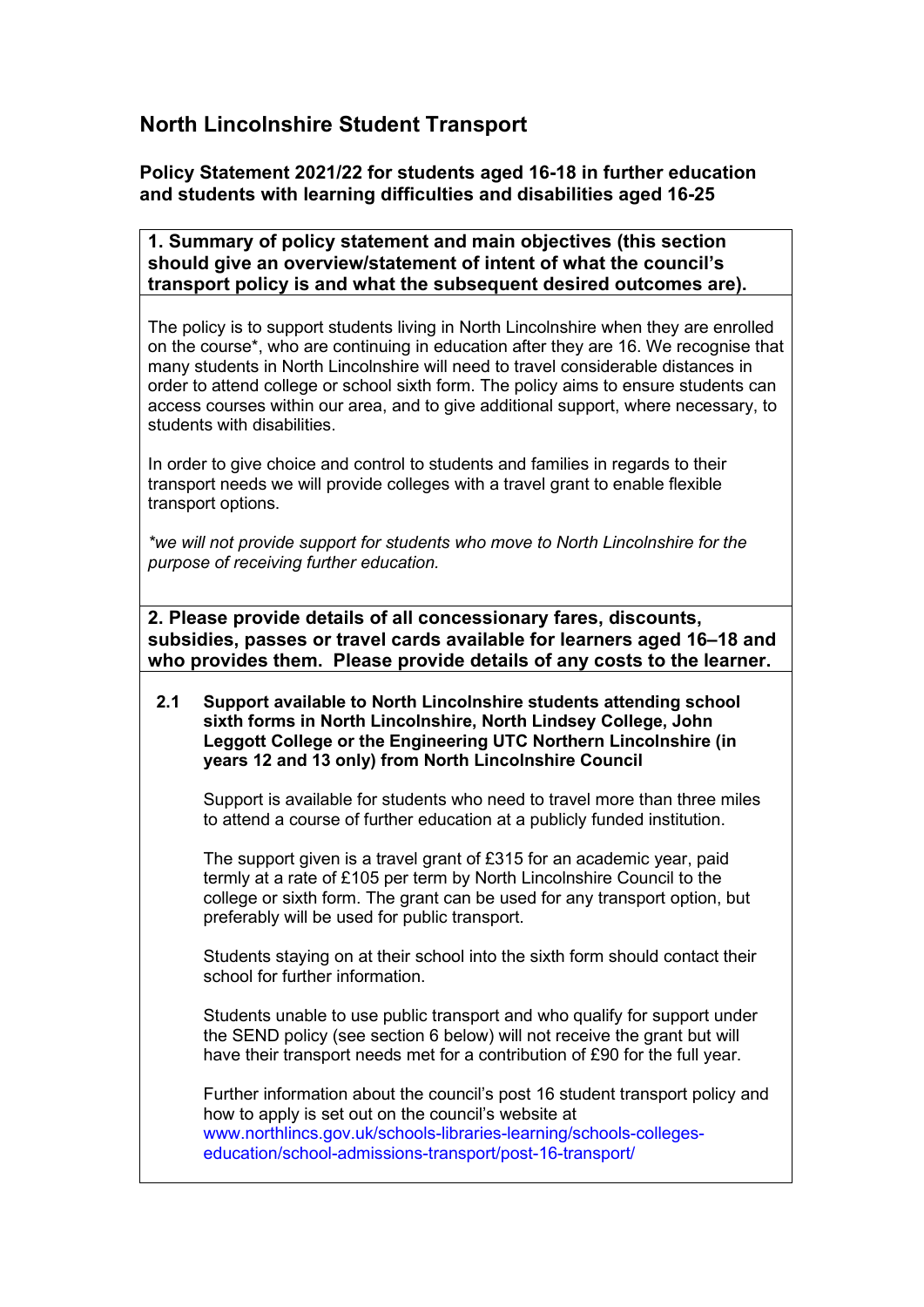#### **2.2 Additional support available to North Lindsey College students**

Students attending North Lindsey College can apply for Financial Assistance to help them with travel costs. An application form and further help can be obtained from The Student Revenue Team by telephone 01724 294179, by e-mail student.revenue@northlindsey.ac.uk, or our website www.northlindsey.ac.uk/for-students/transport

## **2.3 Additional support available to John Leggott College Students**

Students attending John Leggott College should contact the Student Support Centre for advice on the financial schemes available to students. Please telephone 01724 407042 or email studentsupport@leggott.ac.uk Further information on how to get to college can be found at www.leggott.ac.uk/student-info/transport/

#### **2.4 Additional support available to students attending South Axholme Academy Sixth Form**

Students who are either:

- from outside Epworth and who are closer than three miles from South Axholme Academy, or
- from outside North Lincolnshire.

should contact Mr D Odlin (Sixth Form administrator) in school to request help with transport costs.

## **2.5 Additional support available to students attending Brigg Sixth Form**

Students should contact their school for further information, either Sir John Nelthorpe on 01652 650624 or The Vale Academy on 01652 652908.

#### **2.6 Support available to students attending colleges outside North Lincolnshire**

It is possible for nearly all students who live in North Lincolnshire to pursue their intended career path by attending a course at a college or school sixth form in North Lincolnshire.

The council's policy is therefore not to provide transport support for attending a course outside North Lincolnshire apart from in the following exceptional circumstance:

• If the course is unavailable in North Lincolnshire and is essential to the student's career progression. If there is a course in North Lincolnshire (which may not be exactly the same as the student's preferred course elsewhere) that provides the student with the same opportunity to follow a higher education course or entry criteria for their chosen career, transport support will not be provided to the course elsewhere.

The distance from home to the out-of-area college should be no more than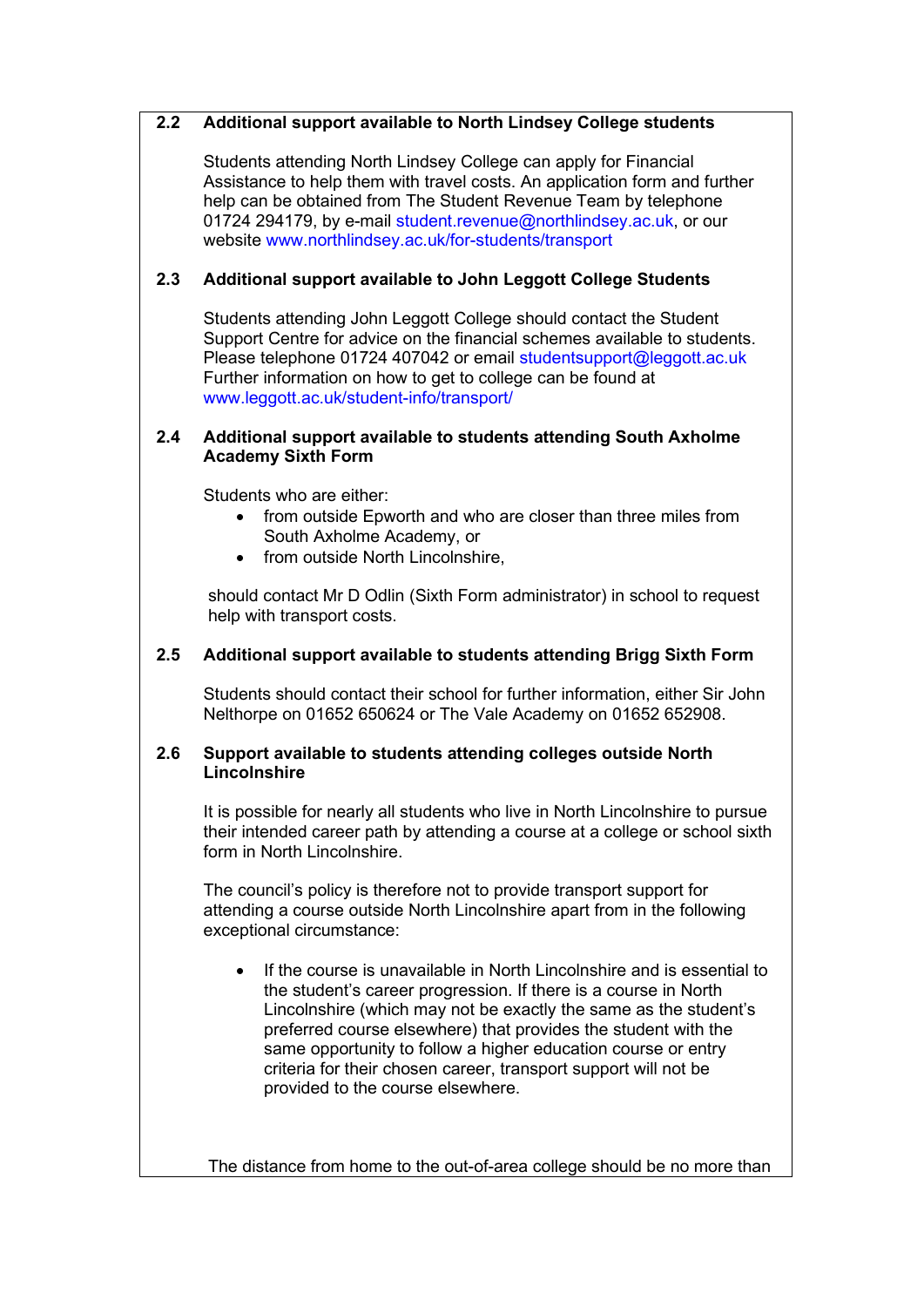25 miles (except for students with learning difficulties and disabilities whose placement has been agreed by the council, and it is the nearest suitable course).

If a grant is approved for study outside North Lincolnshire it will be paid directly to you by the council.

Contact details for colleges in neighbouring areas are given in Section 11 of this document. Students considering attending may wish to check with the relevant college if any transport support is offered by that college.

**3. What times during the day can learners use their travel pass or obtain concessionary fares?**

For students receiving the travel grant the availability of concessionary fares will depend on the operator and route.

**4. Please confirm that support will continue to be made available to learners who reach 19 whilst continuing on a course.**

Support is available for a maximum of three years to students who are under 19 when they start their course, except for students with learning disabilities or difficulties who may be entitled to support after they are 19 years of age (see section 6 below).

## **5. How will learners be assessed to see if they are eligible for support?**

Eligibility is subject to the student living in North Lincolnshire when they are enrolled on their course, and:

• Living more than three miles from school or college when measured according to the nearest walking route

Students who move to North Lincolnshire for the purpose of receiving full-time education may not be eligible for transport support.

Students wishing to attend a course outside North Lincolnshire may not be eligible for support (see 2.6 above.)

**6. What help do you provide for learners with learning difficulties and/or disabilities including those over 19 or learners facing other difficulties in following their courses?**

Students who:

- Have an Education, Health and Care Plan (EHCP), or
- Have learning difficulties or disabilities, or
- Have medical needs
- Are aged **16-25** on 31 August prior to the course starting

and are unable to travel independently either by public transport or on foot to their post-16 education provision may be eligible to receive additional support with their transport.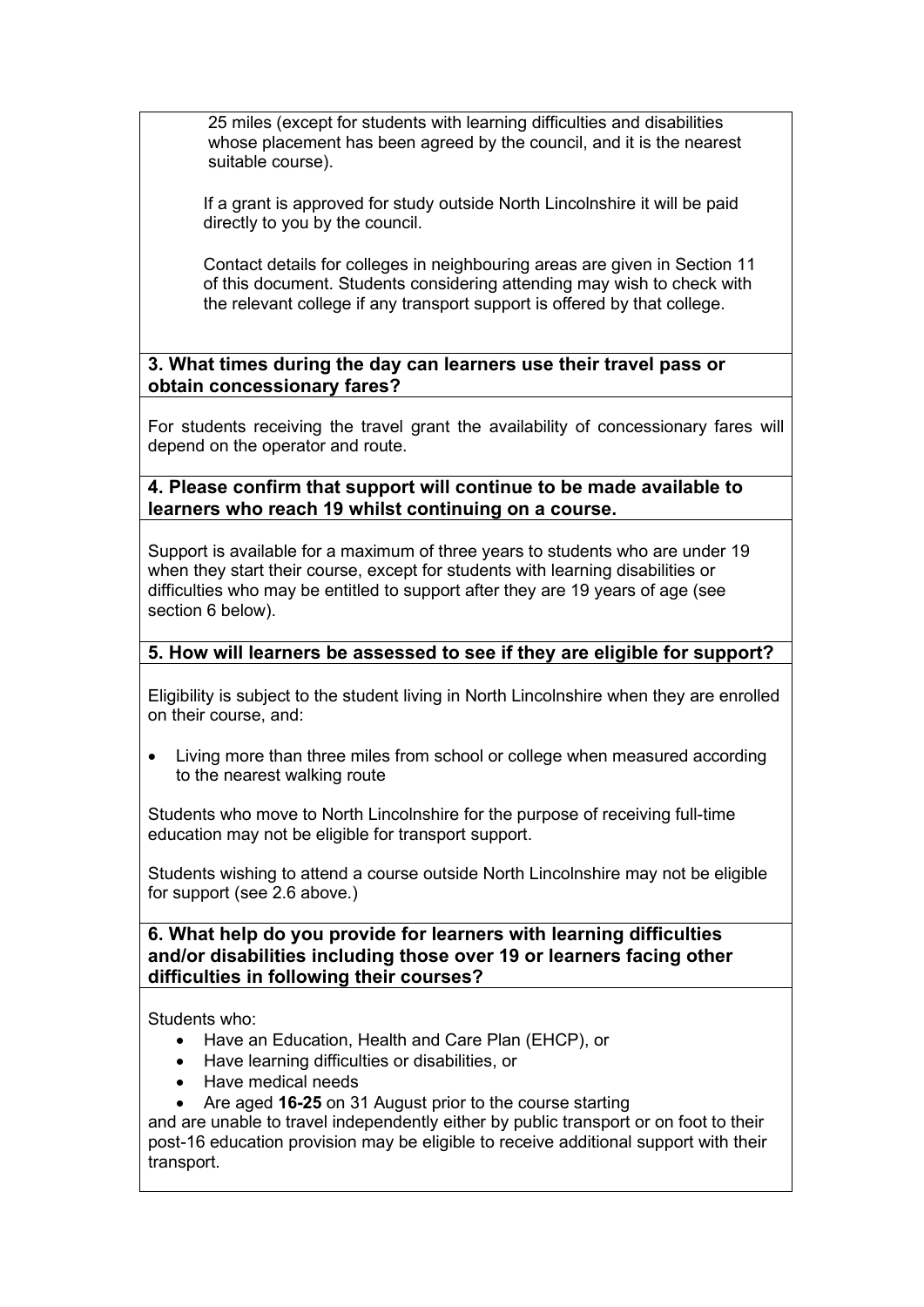The course must be at a school or college within North Lincolnshire unless:

• The out-of-county college placement is funded by a public body such as the the council or the Education and Skills Funding Agency (ESFA).

Post 19 students must be attending courses funded by a public body such as the council or the ESFA.

The college and the funding body must support the young person's attendance on the course and must have evidence that they will continue to make educational progress by undertaking the course.

Support available to students who are able to use public transport is covered in section two above. They may also be eligible to receive free public transport under the national scheme.

Students unable to use public transport and who qualify for support under the SEND policy will not receive the grant but will have their transport needs met for a contribution of £90 for the full year.

Transport needs for each young person are assessed on an individual basis. Transport is provided in the following way:

- Placed on an existing transport route
- New transport provision
- Personal transport budget

Whichever best meets the young person's needs and is cost effective to the council.

Further information about the council's post 16 student transport policy for students with disabilities is on the council's website at:

www.northlincs.gov.uk/schools-libraries-learning/schools-colleges-education/schooladmissions-transport/post-16-transport-for-students-with-disabilities/

## **7. Do you provide mobility/independence training for learners who face difficulty with transport?**

The council is working with schools and colleges to promote a programme of Independent Travel Training, so that students will ultimately be able to travel on their own. For some students Independent Travel Training would not be appropriate due to their complex needs, but where students have the potential to benefit from Independent Travel Training it is expected that those students will take part in a programme.

A programme of support would aim to enable a young person to become an independent and safe traveller; as a result it covers topics such as road safety, personal safety, journey planning and coping strategies.

If it is identified through a transport needs assessment that travel training would be an option for an individual student, this will be discussed with the young person, their family and the education provider to determine how a travel training programme will be implemented. A plan will be agreed where it is appropriate to begin a personalised programme of training to meet their needs.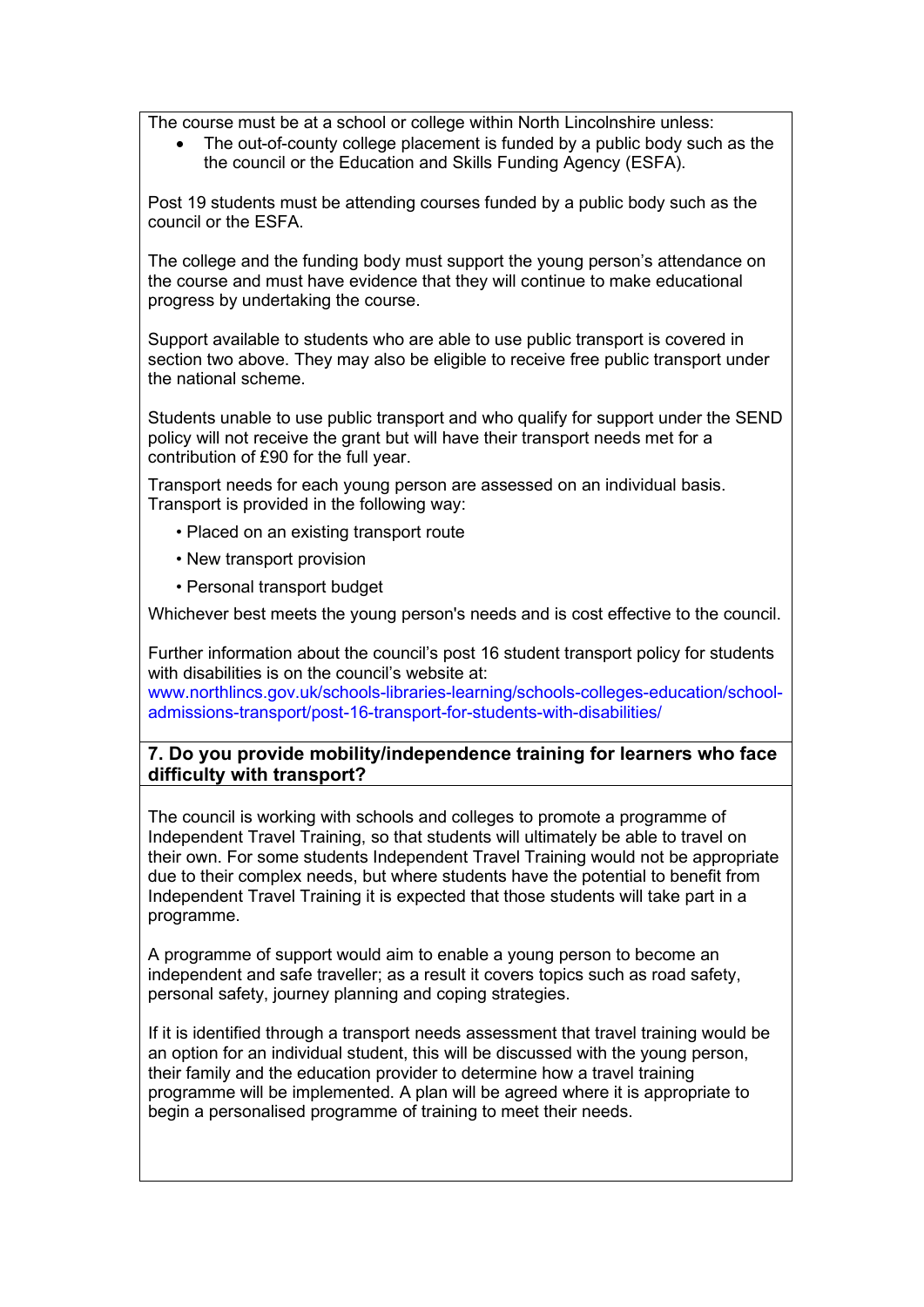# **8. When should learners start to apply for transport support?**

To apply for the grant you should contact the college or sixth form you will be studying at.

To apply for support to travel outside North Lincolnshire, please contact the School Transport Office by calling 01724 297218 or emailing school.transport@northlincs.gov.uk

## **9. What help can learners apply for if they need to travel to a course that is beyond your council area?**

As explained in section 2.6 above, we will consider applications from students wishing to attend a course outside North Lincolnshire. They should enclose a covering letter to support their case with their application form.

**10. What help is available for learners who attend a further education institution which is beyond daily travelling distance and they need to stay away?**

No support is provided unless the student has an Education, Health, and Care Plan (EHCP) and whose residential placement has been approved by the council or ESFA. As explained in section 6, we may offer a mileage allowance in such circumstances.

**11. Please provide information about all points of contact for learners seeking transport support, e.g. LA/college, bus company contact. Please include any websites and e-mail addresses.**

For queries about:

**North Lincolnshire Council's** transport policy and eligibility: 01724 297218, www.northlincs.gov.uk/schools-libraries-learning/schools-colleges-education/schooladmissions-transport/post-16-transport/

**Public transport**: 01724 297460, or Traveline 0871 2002233 www.traveline.info.

**John Leggott College**: student services: 01724 407042 Email: studentsupport@leggott.ac.uk www.leggott.ac.uk/student-info/transport/

**North Lindsey College**: Customer Services: 01724 294179 Email: student.revenue@northlindsey.ac.uk www.northlindsey.ac.uk/for-students/transport

**Brigg Sixth form**: Sir John Nelthorpe - 01652 650624 www.sirjohnnelthorpe.co.uk